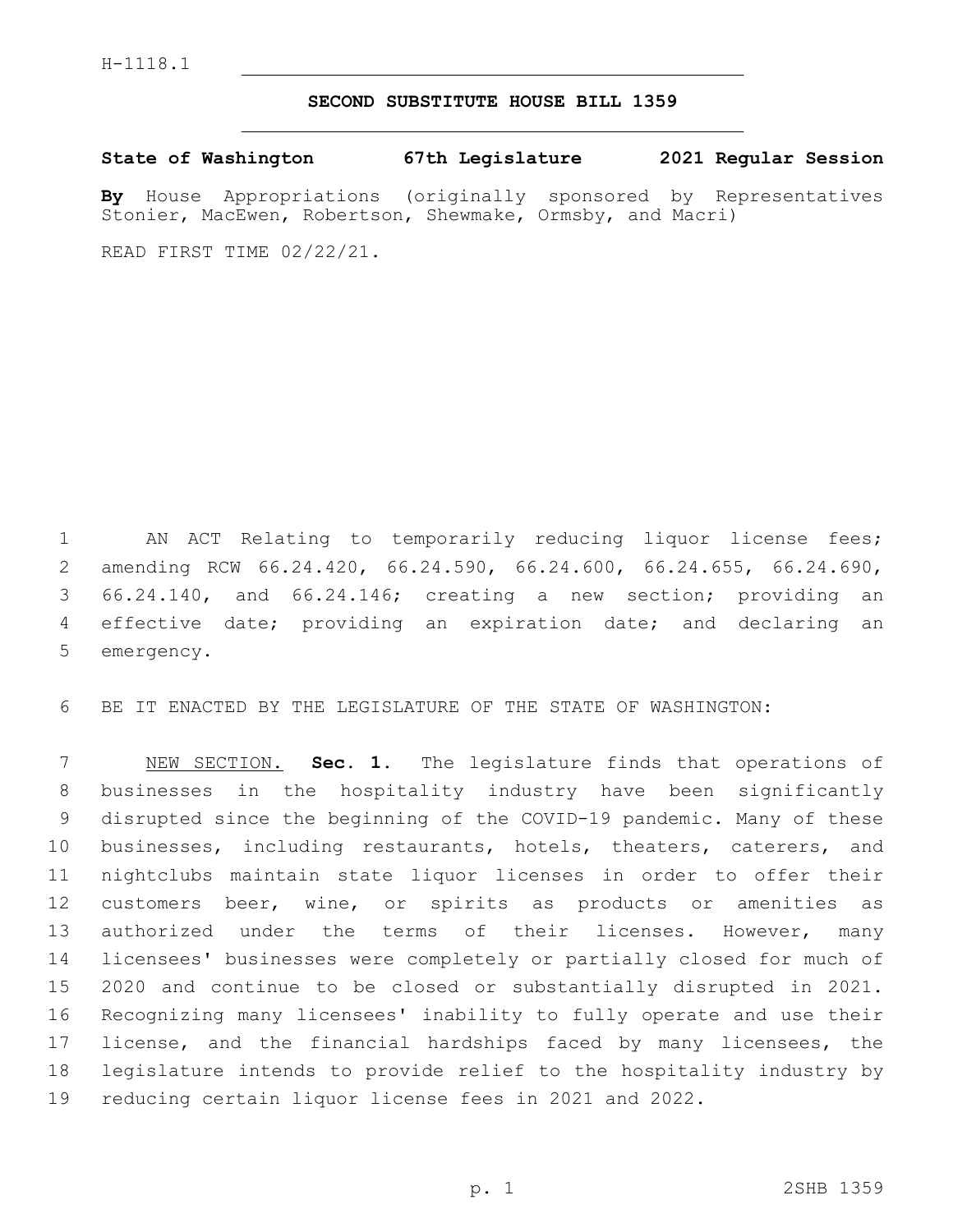**Sec. 2.** RCW 66.24.420 and 2009 c 271 s 7 are each amended to 2 read as follows: (1) The spirits, beer, and wine restaurant license shall be issued in accordance with the following schedule of annual fees: (a) The annual fee for a spirits, beer, and wine restaurant license shall be graduated according to the dedicated dining area and 7 type of service provided as follows: Less than 50% dedicated dining area  $((\$2,000))$ \$1,000 50% or more dedicated dining area  $((\$1,600))$ \$800 Service bar only  $((\$1,000))$ \$500

 (b) The annual fee for the license when issued to any other spirits, beer, and wine restaurant licensee outside of incorporated cities and towns shall be prorated according to the calendar quarters, or portion thereof, during which the licensee is open for business, except in case of suspension or revocation of the license.

 (c) Where the license shall be issued to any corporation, association or person operating a bona fide restaurant in an airport terminal facility providing service to transient passengers with more than one place where liquor is to be dispensed and sold, such license shall be issued upon the payment of the annual fee, which shall be a master license and shall permit such sale within and from one such place. Such license may be extended to additional places on the premises at the discretion of the board and a duplicate license may be issued for each such additional place. The holder of a master license for a restaurant in an airport terminal facility must maintain in a substantial manner at least one place on the premises for preparing, cooking, and serving of complete meals, and such food service shall be available on request in other licensed places on the premises. An additional license fee of twenty-five percent of the annual master license fee shall be required for such duplicate 34 licenses.

 (d) Where the license shall be issued to any corporation, association, or person operating dining places at a publicly or privately owned civic or convention center with facilities for sports, entertainment, or conventions, or a combination thereof, with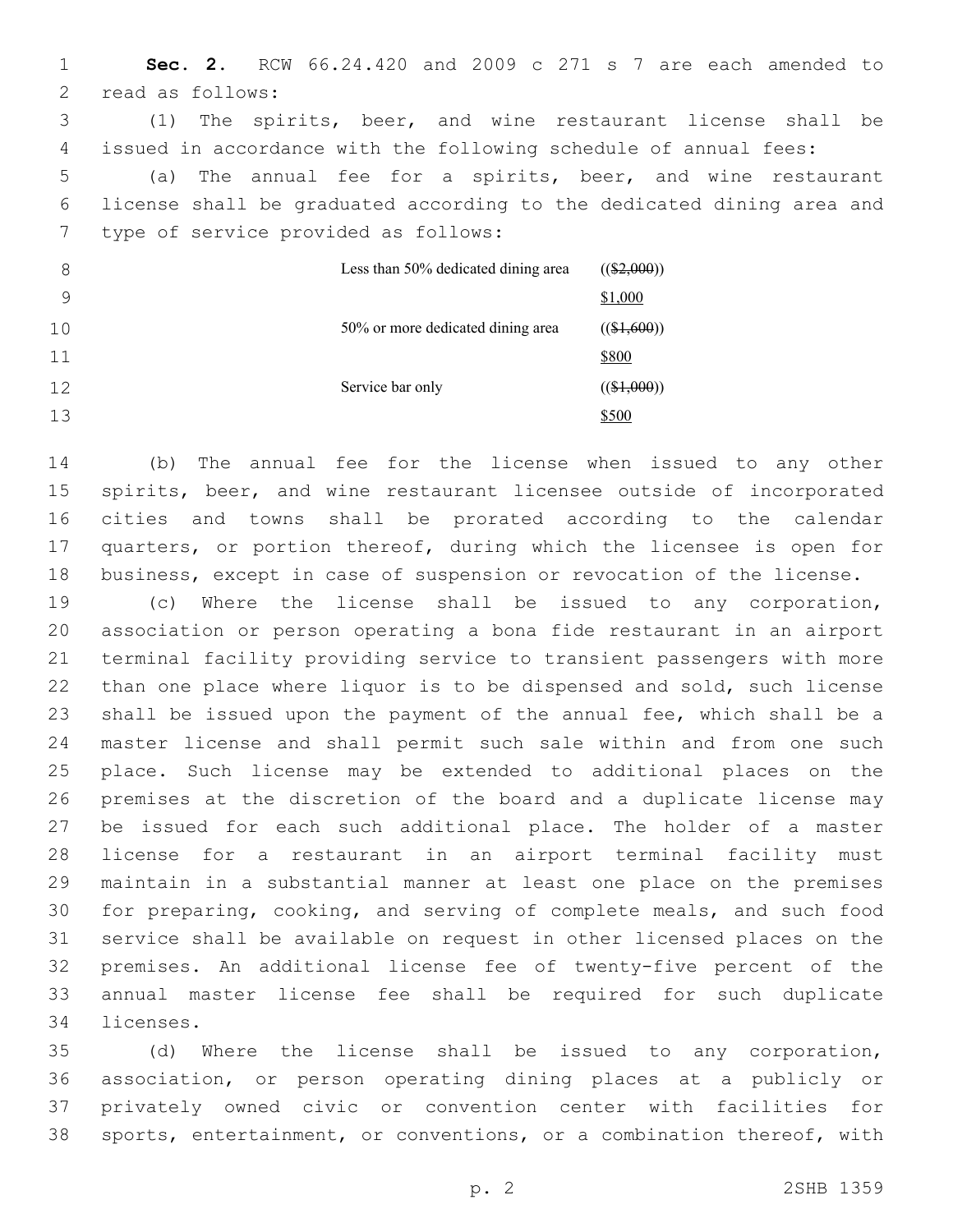more than one place where liquor is to be dispensed and sold, such license shall be issued upon the payment of the annual fee, which shall be a master license and shall permit such sale within and from one such place. Such license may be extended to additional places on the premises at the discretion of the board and a duplicate license may be issued for each such additional place. The holder of a master license for a dining place at such a publicly or privately owned civic or convention center must maintain in a substantial manner at least one place on the premises for preparing, cooking, and serving of complete meals, and food service shall be available on request in other licensed places on the premises. An additional license fee of ten dollars shall be required for such duplicate licenses.

 (2) The board, so far as in its judgment is reasonably possible, shall confine spirits, beer, and wine restaurant licenses to the business districts of cities and towns and other communities, and not grant such licenses in residential districts, nor within the immediate vicinity of schools, without being limited in the administration of this subsection to any specific distance 19 requirements.

 (3) The board shall have discretion to issue spirits, beer, and wine restaurant licenses outside of cities and towns in the state of Washington. The purpose of this subsection is to enable the board, in its discretion, to license in areas outside of cities and towns and other communities, establishments which are operated and maintained 25 primarily for the benefit of tourists, vacationers and travelers, and also golf and country clubs, and common carriers operating dining, 27 club and buffet cars, or boats.

 (4) The combined total number of spirits, beer, and wine nightclub licenses, and spirits, beer, and wine restaurant licenses issued in the state of Washington by the board, not including spirits, beer, and wine private club licenses, shall not in the aggregate at any time exceed one license for each one thousand two hundred of population in the state, determined according to the yearly population determination developed by the office of financial 35 management pursuant to RCW 43.62.030.

 (5) Notwithstanding the provisions of subsection (4) of this section, the board shall refuse a spirits, beer, and wine restaurant license to any applicant if in the opinion of the board the spirits, beer, and wine restaurant licenses already granted for the particular locality are adequate for the reasonable needs of the community.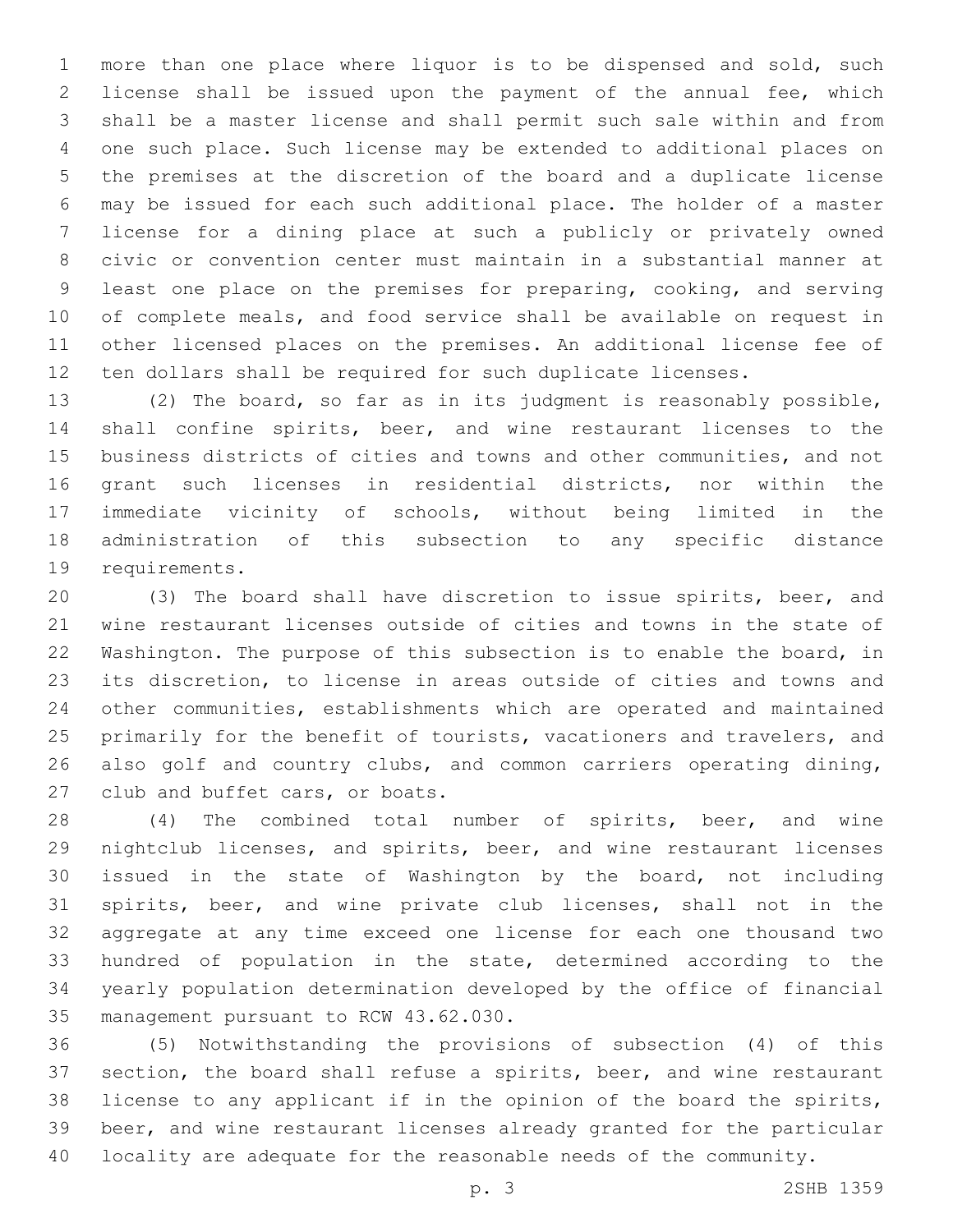(6)(a) The board may issue a caterer's endorsement to this license to allow the licensee to remove the liquor stocks at the licensed premises, for use as liquor for sale and service at event locations at a specified date and, except as provided in subsection (7) of this section, place not currently licensed by the board. If the event is open to the public, it must be sponsored by a society or organization as defined by RCW 66.24.375. If attendance at the event is limited to members or invited guests of the sponsoring individual, society, or organization, the requirement that the sponsor must be a society or organization as defined by RCW 66.24.375 is waived. Cost of the endorsement is three hundred fifty dollars.

 (b) The holder of this license with a catering endorsement shall, if requested by the board, notify the board or its designee of the date, time, place, and location of any catered event. Upon request, the licensee shall provide to the board all necessary or requested information concerning the society or organization that will be holding the function at which the endorsed license will be utilized.

 (c) The holder of this license with a caterer's endorsement may, under conditions established by the board, store liquor on the premises of another not licensed by the board so long as there is a written agreement between the licensee and the other party to provide for ongoing catering services, the agreement contains no exclusivity clauses regarding the alcoholic beverages to be served, and the 24 agreement is filed with the board.

25 (d) The holder of this license with a caterer's endorsement may, 26 under conditions established by the board, store liquor on other premises operated by the licensee so long as the other premises are owned or controlled by a leasehold interest by that licensee. A duplicate license may be issued for each additional premises. A license fee of twenty dollars shall be required for such duplicate 31 licenses.

 (7) Licensees under this section that hold a caterer's endorsement are allowed to use this endorsement on a domestic winery premises or on the premises of a passenger vessel and may store liquor at such premises under conditions established by the board 36 under the following conditions:

 (a) Agreements between the domestic winery or passenger vessel, as the case may be, and the retail licensee shall be in writing, contain no exclusivity clauses regarding the alcoholic beverages to 40 be served, and be filed with the board; and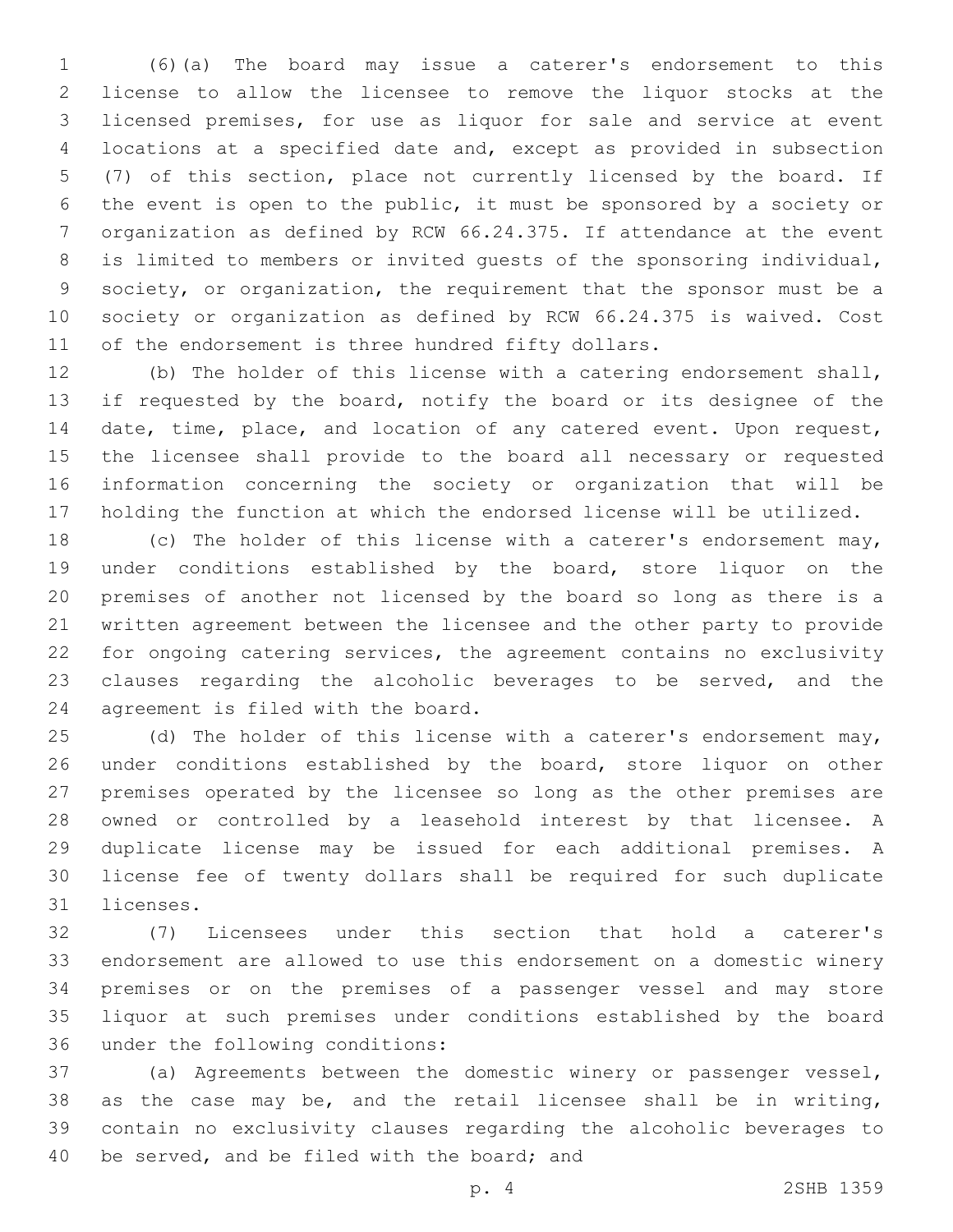(b) The domestic winery or passenger vessel, as the case may be, and the retail licensee shall be separately contracted and compensated by the persons sponsoring the event for their respective services.4

 **Sec. 3.** RCW 66.24.590 and 2012 c 2 s 115 are each amended to read as follows:6

 (1) There is a retailer's license to be designated as a hotel license. No license may be issued to a hotel offering rooms to its guests on an hourly basis. Food service provided for room service, banquets or conferences, or restaurant operation under this license must meet the requirements of rules adopted by the board.

(2) The hotel license authorizes the licensee to:

 (a) Sell spirituous liquor, beer, and wine, by the individual 14 glass, at retail, for consumption on the premises, including mixed 15 drinks and cocktails compounded and mixed on the premises;

 (b) Sell, at retail, from locked honor bars, in individual units, spirits not to exceed fifty milliliters, beer in individual units not to exceed twelve ounces, and wine in individual bottles not to exceed three hundred eighty-five milliliters, to registered guests of the hotel for consumption in guest rooms. The licensee must require proof of age from the guest renting a guest room and requesting the use of an honor bar. The guest must also execute an affidavit verifying that no one under twenty-one years of age will have access to the spirits, 24 beer, and wine in the honor bar;

 (c) Provide without additional charge, to overnight guests, spirits, beer, and wine by the individual serving for on-premises 27 consumption at a specified regular date, time, and place as may be fixed by the board. Self-service by attendees is prohibited;

 (d) Sell beer, including strong beer, wine, or spirits, in the manufacturer's sealed container or by the individual drink to guests through room service, or through service to occupants of private residential units which are part of the buildings or complex of 33 buildings that include the hotel;

 (e) Sell beer, including strong beer, spirits, or wine, in the manufacturer's sealed container at retail sales locations within the 36 hotel premises;

 (f) Sell beer to a purchaser in a sanitary container brought to the premises by the purchaser or furnished by the licensee and filled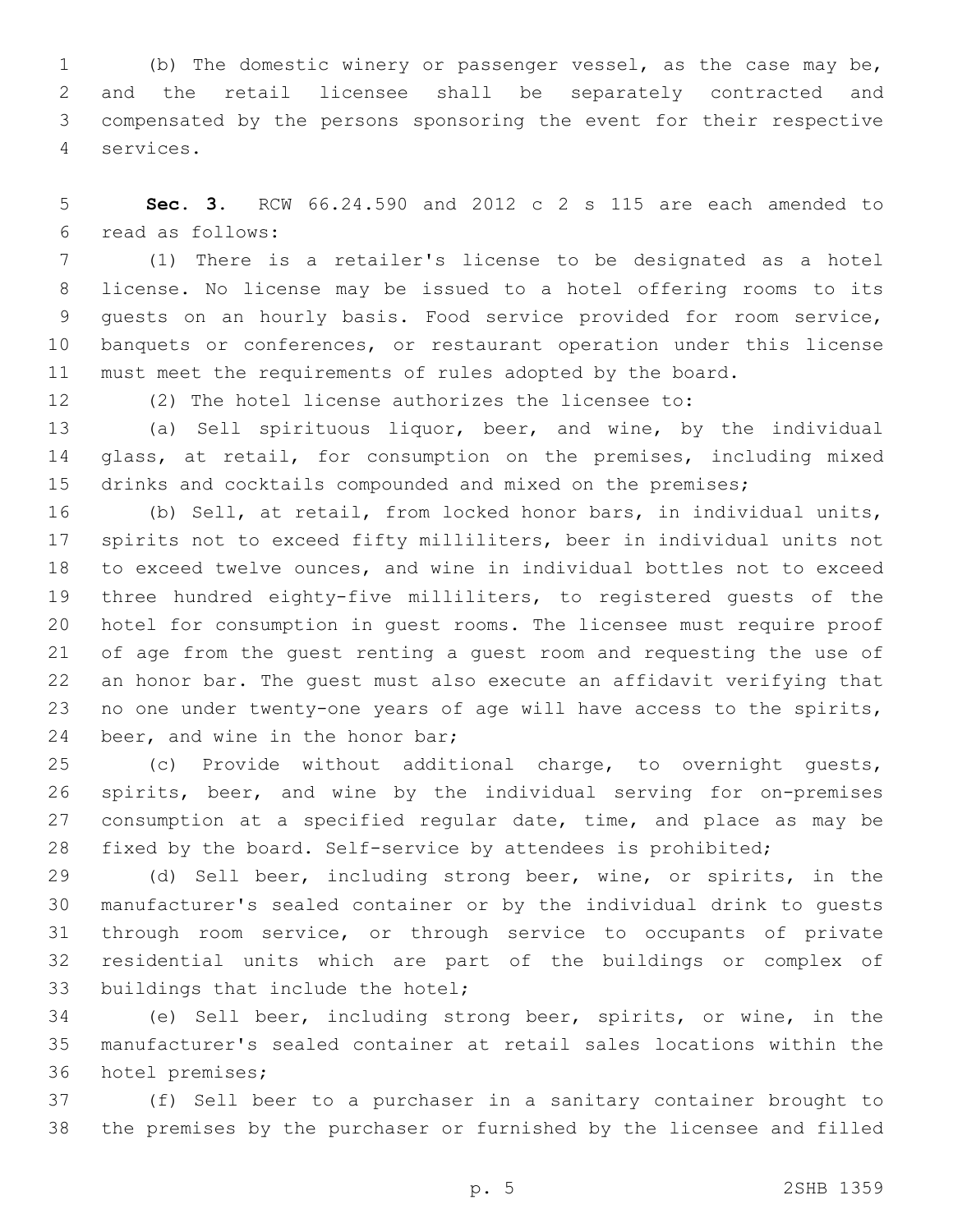at the tap in the restaurant area by the licensee at the time of 2 sale;

 (g) Sell for on or off-premises consumption, including through room service and service to occupants of private residential units managed by the hotel, wine carrying a label exclusive to the hotel 6 license holder;

 (h) Place in guest rooms at check-in, a complimentary bottle of liquor in a manufacturer-sealed container, and make a reference to 9 this service in promotional material.

 (3) If all or any facilities for alcoholic beverage service and the preparation, cooking, and serving of food are operated under contract or joint venture agreement, the operator may hold a license separate from the license held by the operator of the hotel. Food and beverage inventory used in separate licensed operations at the hotel may not be shared and must be separately owned and stored by the 16 separate licensees.

 (4) All spirits to be sold under this license must be purchased from a spirits retailer or spirits distributor licensee of the board.

 (5) All ((on-premise [on-premises])) on-premises alcoholic beverage service must be done by an alcohol server as defined in RCW 66.20.300 and must comply with RCW 66.20.310.21

 (6)(a) The hotel license allows the licensee to remove from the liquor stocks at the licensed premises, liquor for sale and service at event locations at a specified date and place not currently licensed by the board. If the event is open to the public, it must be sponsored by a society or organization as defined by RCW 66.24.375. If attendance at the event is limited to members or invited guests of the sponsoring individual, society, or organization, the requirement that the sponsor must be a society or organization as defined by RCW 66.24.375 is waived.30

 (b) The holder of this license must, if requested by the board, 32 notify the board or its designee of the date, time, place, and location of any event. Upon request, the licensee must provide to the board all necessary or requested information concerning the society or organization that will be holding the function at which the 36 endorsed license will be utilized.

 (c) Licensees may cater events on a domestic winery, brewery, or 38 distillery premises.

 (7) The holder of this license or its manager may furnish spirits, beer, or wine to the licensee's employees who are twenty-one

p. 6 2SHB 1359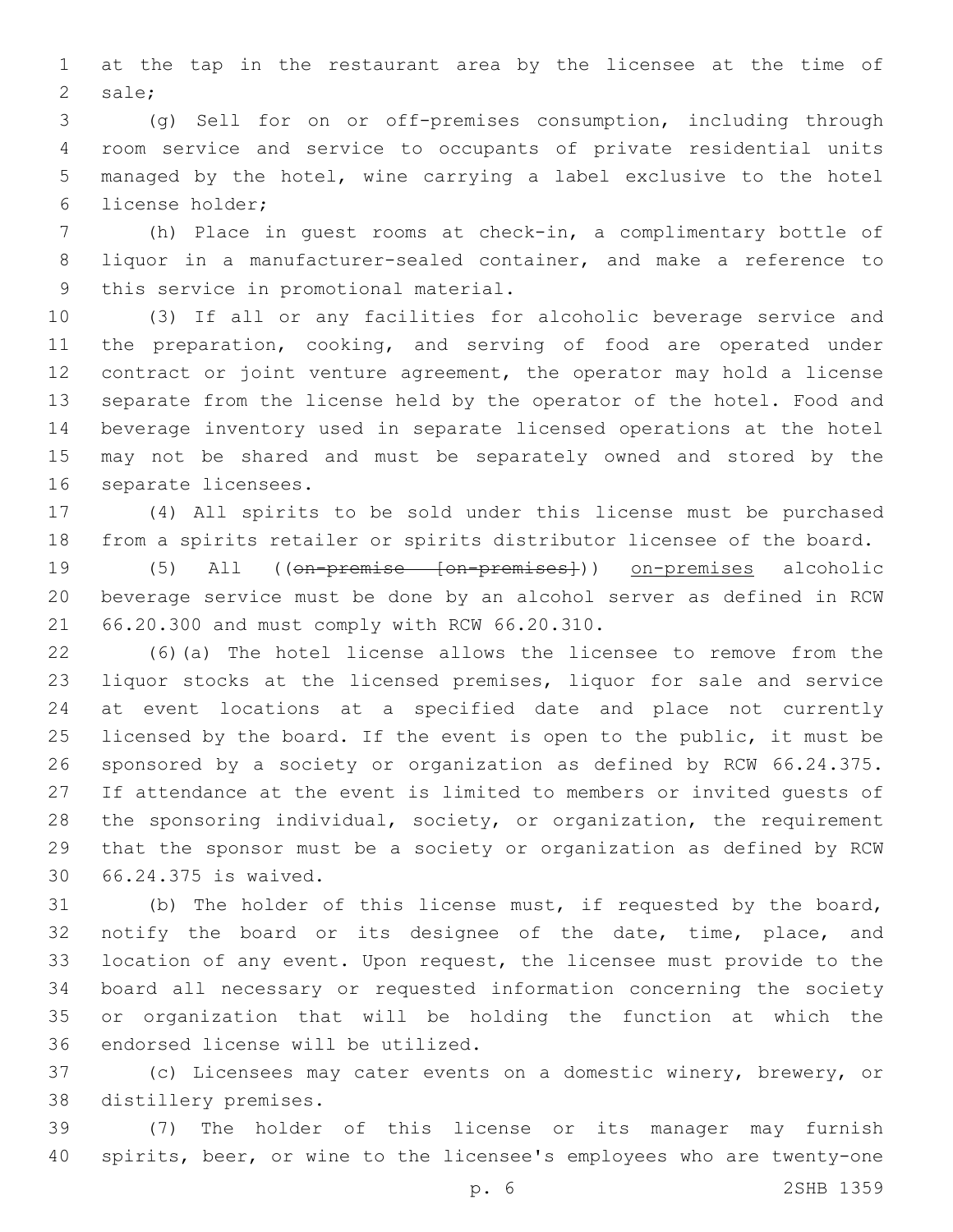years of age or older free of charge as may be required for use in connection with instruction on spirits, beer, and wine. The instruction may include the history, nature, values, and characteristics of spirits, beer, or wine, the use of wine lists, and the methods of presenting, serving, storing, and handling spirits, beer, or wine. The licensee must use the liquor it obtains under its license for the sampling as part of the instruction. The instruction 8 must be given on the premises of the licensee.

 (8) Minors may be allowed in all areas of the hotel where liquor may be consumed; however, the consumption must be incidental to the primary use of the area. These areas include, but are not limited to, 12 tennis courts, hotel lobbies, and swimming pool areas. If an area is not a mixed use area, and is primarily used for alcohol service, the area must be designated and restricted to access by persons of lawful 15 age to purchase liquor.

16 (9) The annual fee for this license is ((two thousand dollars)) 17 \$1,000.

 (10) As used in this section, "hotel," "spirits," "beer," and "wine" have the meanings defined in RCW 66.24.410 and 66.04.010.

 **Sec. 4.** RCW 66.24.600 and 2009 c 271 s 1 are each amended to 21 read as follows:

 (1) There shall be a spirits, beer, and wine nightclub license to sell spirituous liquor by the drink, beer, and wine at retail, for 24 consumption on the licensed premises.

 (2) The license may be issued only to a person whose business includes the sale and service of alcohol to the person's customers, has food sales and service incidental to the sale and service of alcohol, and has primary business hours between 9:00 p.m. and 2:00 29 a.m.

 (3) Minors may be allowed on the licensed premises but only in 31 areas where alcohol is not served or consumed.

32 (4) The annual fee for this license is ((two thousand dollars)) \$1,000. The fee for the license shall be reviewed from time to time and set at such a level sufficient to defray the cost of licensing and enforcing this licensing program. The fee shall be fixed by rule adopted by the board in accordance with the provisions of the 37 administrative procedure act, chapter 34.05 RCW.

 (5) Local governments may petition the board to request that further restrictions be imposed on a spirits, beer, and wine

p. 7 2SHB 1359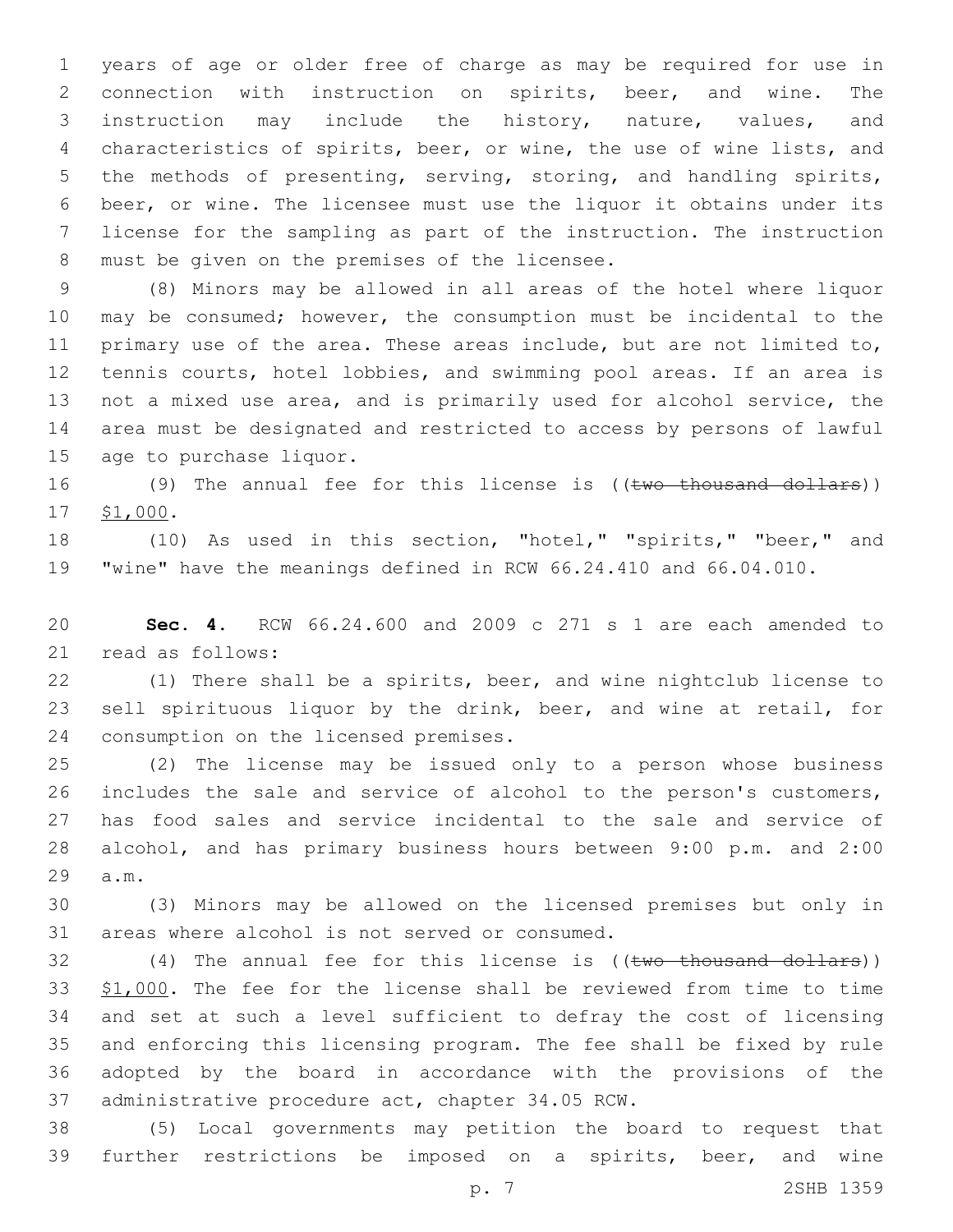nightclub license in the interest of public safety. Examples of further restrictions a local government may request are: No minors allowed on the entire premises, submitting a security plan, or signing a good neighbor agreement with the local government.

5 (6) The total number of ((spirts [spirits])) spirits, beer, and wine nightclub licenses are subject to the requirements of RCW 66.24.420(4). However, the board shall refuse a spirits, beer, and wine nightclub license to any applicant if the board determines that the spirits, beer, and wine nightclub licenses already granted for the particular locality are adequate for the reasonable needs of the 11 community.

(7) The board may adopt rules to implement this section.

 **Sec. 5.** RCW 66.24.655 and 2013 c 237 s 1 are each amended to read as follows:14

 (1) There is a theater license to sell spirits, beer, including strong beer, or wine, or all, at retail, for consumption on theater premises. A spirits, beer, and wine theater license may be issued only to theaters that have no more than one hundred twenty seats per screen and that are maintained in a substantial manner as a place for preparing, cooking, and serving complete meals and providing tabletop accommodations for in-theater dining. Requirements for complete meals are the same as those adopted by the board in rules pursuant to chapter 34.05 RCW for a spirits, beer, and wine restaurant license authorized by RCW 66.24.400. The annual fee for a spirits, beer, and 25 wine theater license is ((two thousand dollars)) \$1,000.

 (2) If the theater premises is to be frequented by minors, an alcohol control plan must be submitted to the board at the time of application. The alcohol control plan must be approved by the board and be prominently posted on the premises, prior to minors being 30 allowed.

(3) For the purposes of this section:31

 (a) "Alcohol control plan" means a written, dated, and signed plan submitted to the board by an applicant or licensee for the entire theater premises, or rooms or areas therein, that shows where and when alcohol is permitted, where and when minors are permitted, and the control measures used to ensure that minors are not able to obtain alcohol or be exposed to environments where drinking alcohol 38 predominates.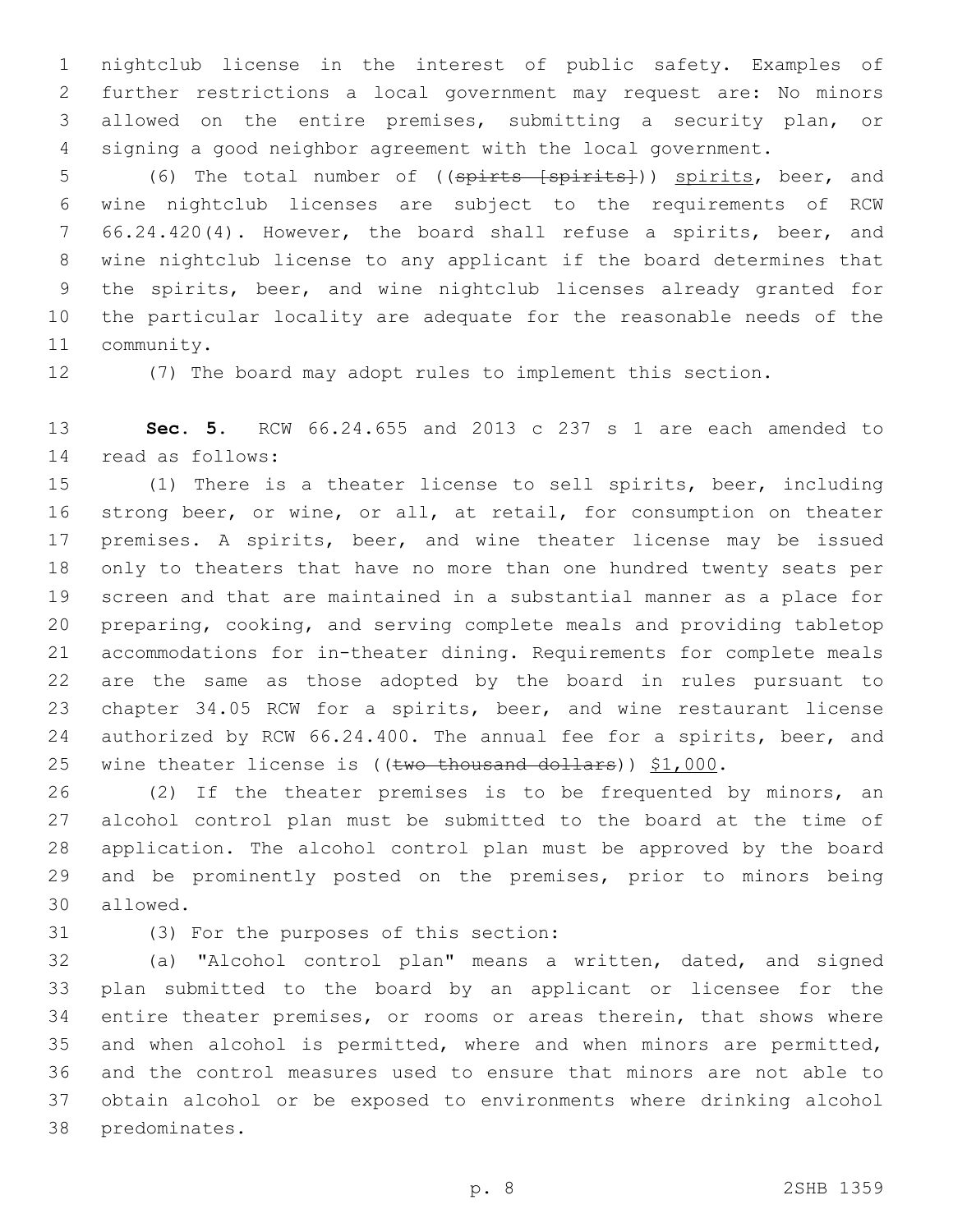(b) "Theater" means a place of business where motion pictures or other primarily nonparticipatory entertainment are shown.

 (4) The board must adopt rules regarding alcohol control plans and necessary control measures to ensure that minors are not able to obtain alcohol or be exposed to areas where drinking alcohol predominates. All alcohol control plans must include a requirement that any person involved in the serving of spirits, beer, and/or wine must have completed a mandatory alcohol server training program.

 (5)(a) A licensee that is an entity that is exempt from taxation under Title 26 U.S.C. Sec. 501(c)(3) of the federal internal revenue code of 1986, as amended as of January 1, 2013, may enter into arrangements with a spirits, beer, or wine manufacturer, importer, or distributor for brand advertising at the theater or promotion of events held at the theater. The financial arrangements providing for the brand advertising or promotion of events may not be used as an inducement to purchase the products of the manufacturer, importer, or distributor entering into the arrangement and such arrangements may not result in the exclusion of brands or products of other companies.

 (b) The arrangements allowed under this subsection (5) are an exception to arrangements prohibited under RCW 66.28.305. The board must monitor the impacts of these arrangements. The board may conduct audits of a licensee and the affiliated business to determine compliance with this subsection (5). Audits may include, but are not limited to: Product selection at the facility; purchase patterns of 25 the licensee; contracts with the spirits, beer, or wine manufacturer, importer, or distributor; and the amount allocated or used for spirits, beer, or wine advertising by the licensee, affiliated business, manufacturer, importer, or distributor under the 29 arrangements.

 (6) The maximum penalties prescribed by the board in WAC 314-29-020 relating to fines and suspensions are double for violations involving minors or the failure to follow the alcohol control plan with respect to theaters licensed under this section.

 **Sec. 6.** RCW 66.24.690 and 2014 c 29 s 1 are each amended to read as follows:35

 (1) There shall be a caterer's license to sell spirits, beer, and wine, by the individual serving, at retail, for consumption on the premises at an event location that is either owned, leased, or operated either by the caterer or the sponsor of the event for which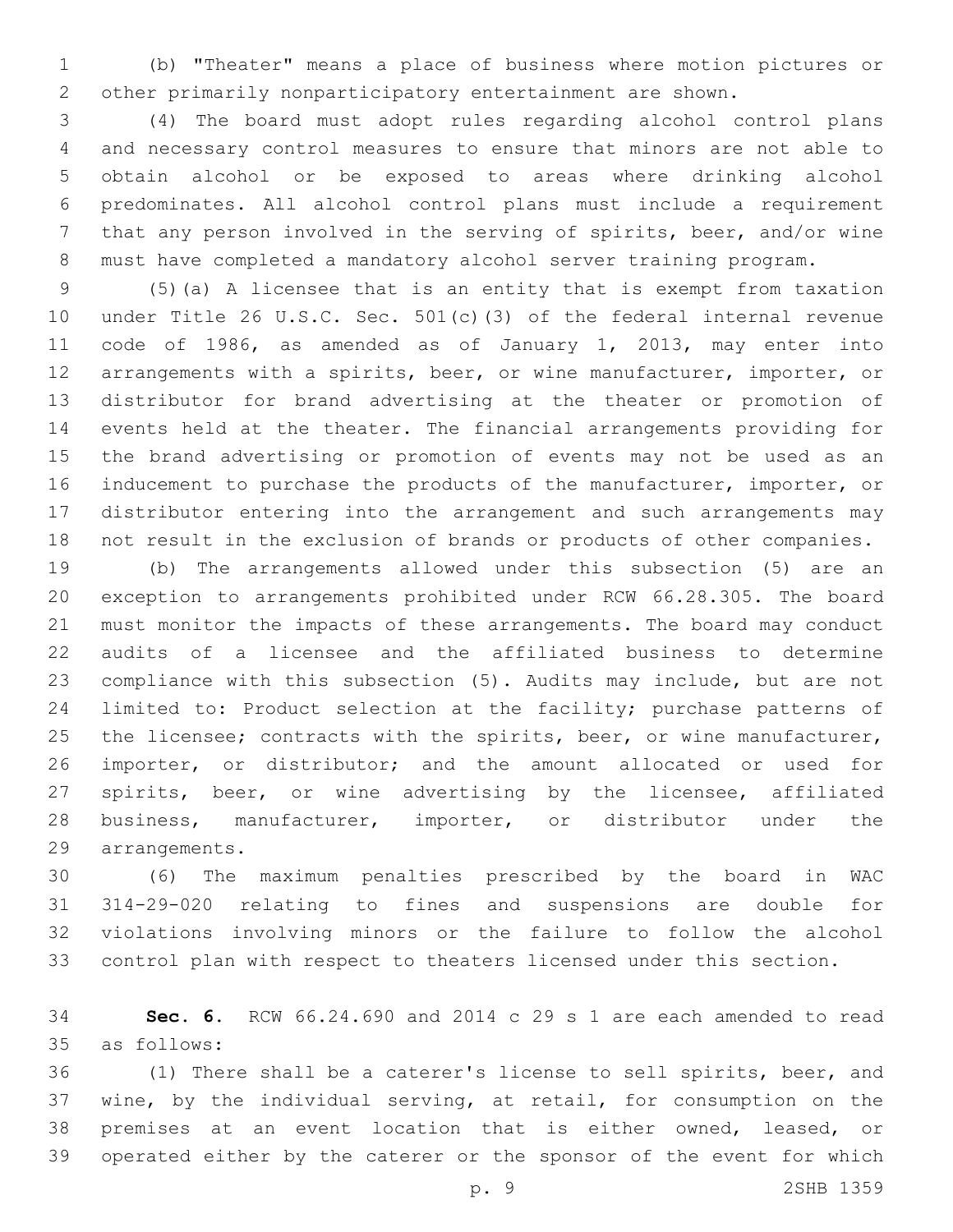catering services are being provided. If the event is open to the public, it must be sponsored by a society or organization as defined in RCW 66.24.375. If attendance at the event is limited to members or invited guests of the sponsoring individual, society, or organization, the requirement that the sponsor must be a society or organization as defined in RCW 66.24.375 is waived. The licensee must 7 serve food as required by rules of the board.

 (2) The annual fee is two hundred dollars for the beer license, two hundred dollars for the wine license, or four hundred dollars for a combination beer and wine license. The annual fee for a combined 11 beer, wine, and spirits license is ((one thousand dollars)) \$500.

 (3) The holder of this license shall notify the board or its designee of the date, time, place, and location of any catered event 14 at which liquor will be served, sold, or consumed. The board shall create rules detailing notification requirements. Upon request, the licensee shall provide to the board all necessary or requested information concerning the individual, society, or organization that will be holding the catered function at which the caterer's liquor 19 license will be utilized.

 (4) The holder of this license may, under conditions established 21 by the board, store liquor on other premises operated by the licensee so long as the other premises are owned or controlled by a leasehold 23 interest by that licensee.

 (5) The holder of this license is prohibited from catering events at locations that are already licensed to sell liquor under this 26 chapter.

 (6) The holder of this license is responsible for all sales, service, and consumption of alcohol at the location of the catered 29 event.

 **Sec. 7.** RCW 66.24.140 and 2020 c 238 s 1 are each amended to 31 read as follows:

 (1) There is a license to distillers, including blending, 33 rectifying, and bottling; fee ((two thousand dollars)) \$1,000 per 34 annum, unless provided otherwise as follows:

 (a) For distillers producing one hundred fifty thousand gallons or less of spirits with at least half of the raw materials used in the production grown in Washington, the license fee must be reduced 38 to one hundred dollars per annum;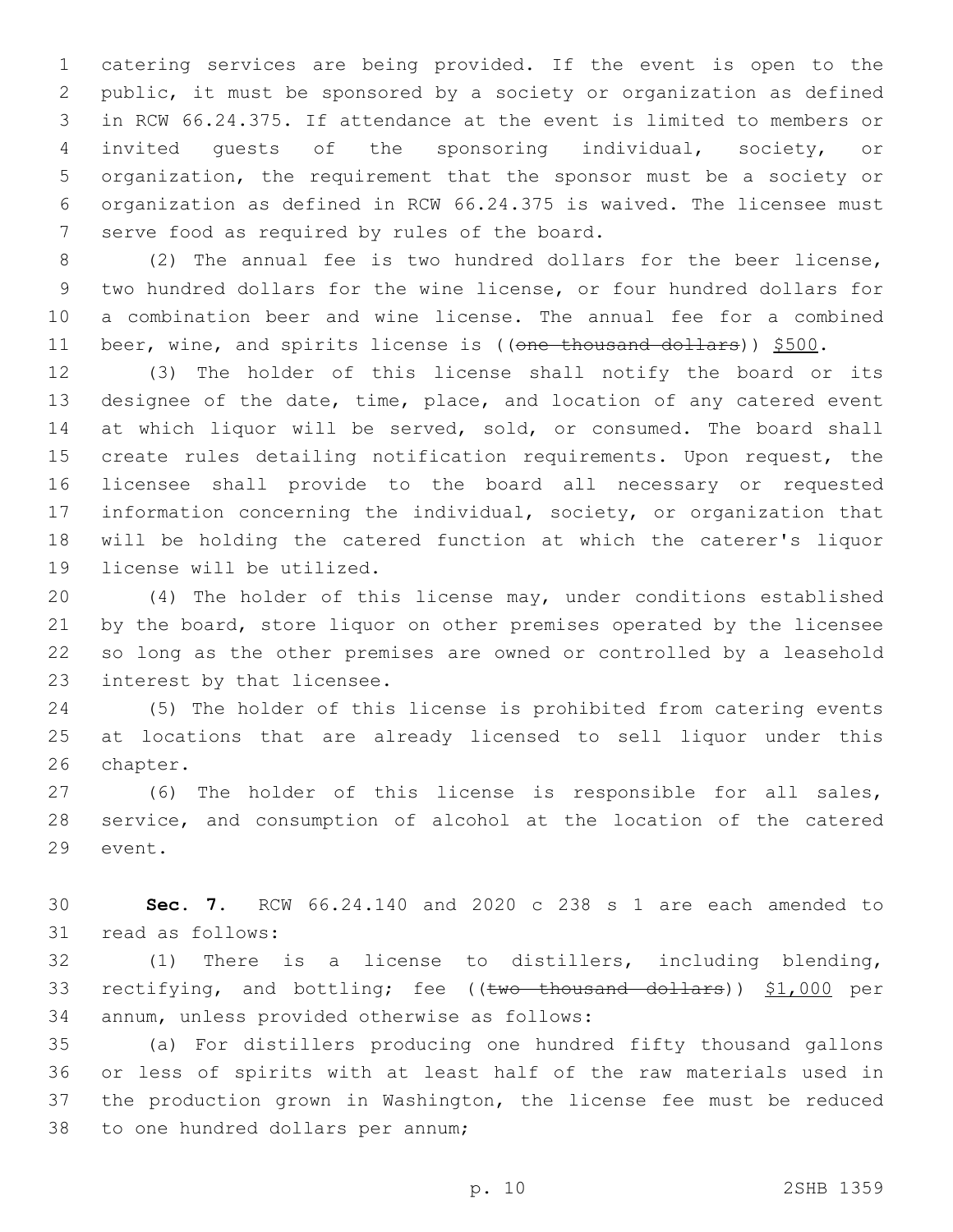(b) The board must license stills used and to be used solely and only by a commercial chemist for laboratory purposes, and not for the manufacture of liquor for sale, at a fee of twenty dollars per annum;

 (c) The board must license stills used and to be used solely and only for laboratory purposes in any school, college, or educational institution in the state, without fee; and6

 (d) The board must license stills that have been duly licensed as fruit and/or wine distilleries by the federal government, used and to be used solely as fruit and/or wine distilleries in the production of fruit brandy and wine spirits, at a fee of two hundred dollars per 11 annum.

(2) Any distillery licensed under this section may:

 (a) Sell, for off-premises consumption, spirits of the distillery's own production, spirits produced by another distillery or craft distillery licensed in this state, or vermouth or sparkling wine products produced by a licensee in this state. A distillery selling spirits or other alcohol authorized under this subsection must comply with the applicable laws and rules relating to retailers 19 for those products;

 (b) Contract distilled spirits for, and sell contract distilled spirits to, holders of distillers' or manufacturers' licenses, including licenses issued under RCW 66.24.520, or for export; and

 (c) Serve samples of spirits for free or for a charge, and sell servings of spirits, vermouth, and sparkling wine to customers for on-premises consumption, at the premises of the distillery indoors, outdoors, or in any combination thereof, and at the distillery's off- site tasting rooms in accordance with this chapter, subject to the 28 following conditions:

 (i) A distillery may provide to customers, for free or for a charge, for on-premises consumption, spirits samples that are one- half ounce or less per sample of spirits, and that may be adulterated with water, ice, other alcohol entitled to be served or sold on the licensed premises under this section, or nonalcoholic mixers;

 (ii) A distillery may sell, for on-premises consumption, servings of spirits of the distillery's own production or spirits produced by another distillery or craft distillery licensed in this state, which must be adulterated with water, ice, other alcohol entitled to be sold or served on the licensed premises, or nonalcoholic mixers if the revenue derived from the sale of spirits for on-premises consumption under this subsection (2)(c)(ii) does not comprise more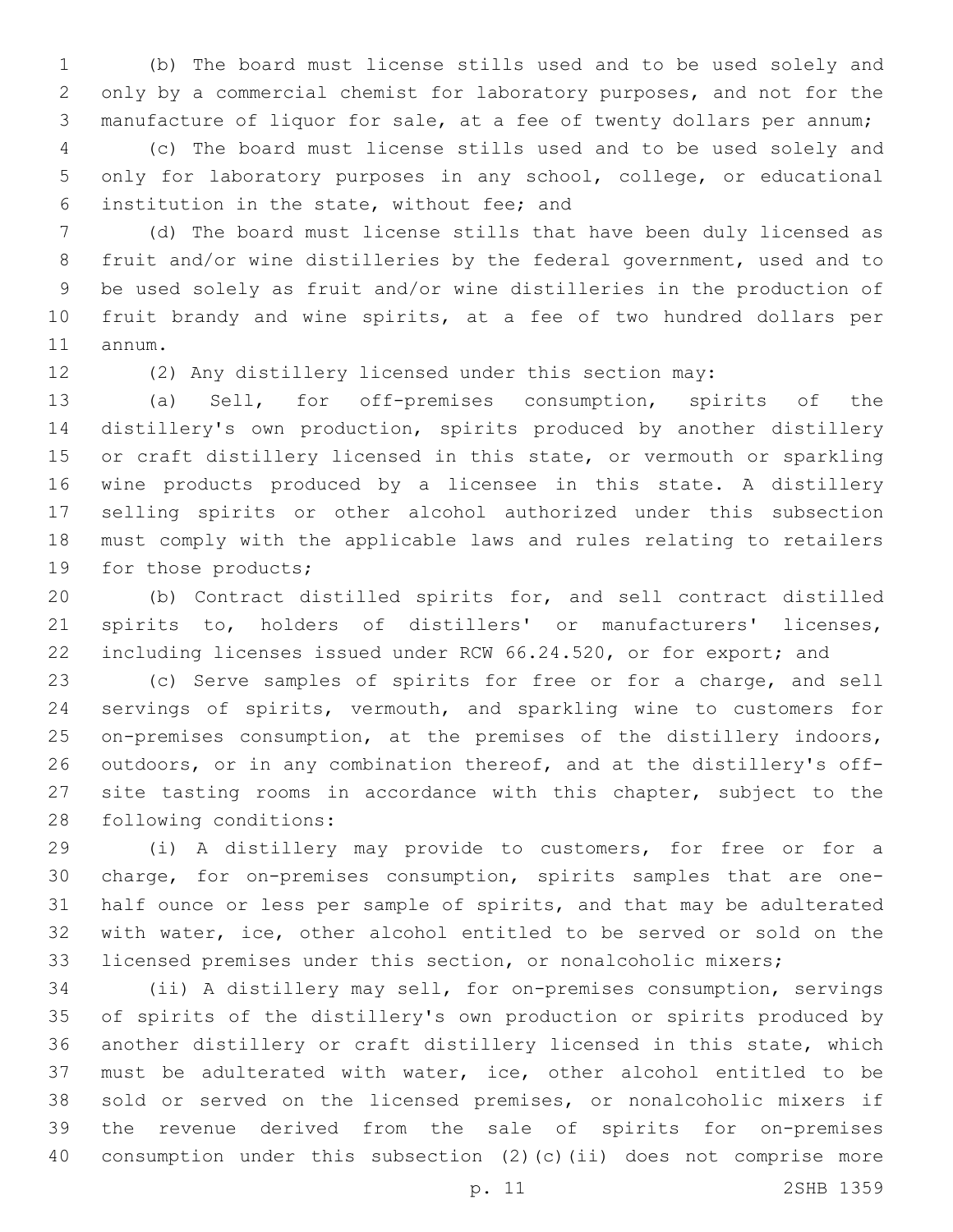than thirty percent of the overall gross revenue earned in the tasting room during the calendar year. Any distiller who sells adulterated products under this subsection, must file an annual report with the board that summarizes the distiller's revenue 5 sources; and

 (iii) A distillery may sell, for on-premises consumption, servings of vermouth or sparkling wine products produced by a 8 licensee in this state.

 (3)(a) If a distillery provides or sells spirits or other alcohol products authorized to be sold or provided to customers for on- premises or off-premises consumption that are produced by another distillery, craft distillery, or licensee in this state, then at any one time no more than twenty-five percent of the alcohol stock- keeping units offered or sold by the distillery at its distillery premises and at any off-site tasting rooms licensed under RCW 66.24.146 may be vermouth, sparkling wine, or spirits made by another distillery, craft distillery, or licensee in this state. If a distillery sells fewer than twenty alcohol stock-keeping units of products of its own production, it may sell up to five alcohol stock- keeping units of vermouth, sparkling wine, or spirits produced by another distillery, craft distillery, or licensee in this state.

 (b) A person is limited to receiving or purchasing, for on- premises consumption, no more than two ounces total of spirits that are unadulterated. Any additional spirits purchased for on-premises consumption must be adulterated as authorized in this section.

 (c)(i) No person under twenty-one years of age may be on the premises of a distillery tasting room, including an off-site tasting room licensed under RCW 66.24.146, unless they are accompanied by 29 their parent or legal quardian.

 (ii) Every distillery tasting room, including the off-site tasting rooms licensed under RCW 66.24.146, where alcohol is sampled, sold, or served, must include a designated area where persons under twenty-one years of age are allowed to enter. Such location may be in a separate room or a designated area within the tasting room separated from the remainder of the tasting room space as authorized 36 by the board.

 (iii) Except for (c)(iv) of this subsection, or an event where a private party has secured a private banquet permit, no person under twenty-one years of age may be on the distillery premises, or the off-site tasting rooms licensed under RCW 66.24.146, past 9:00 p.m.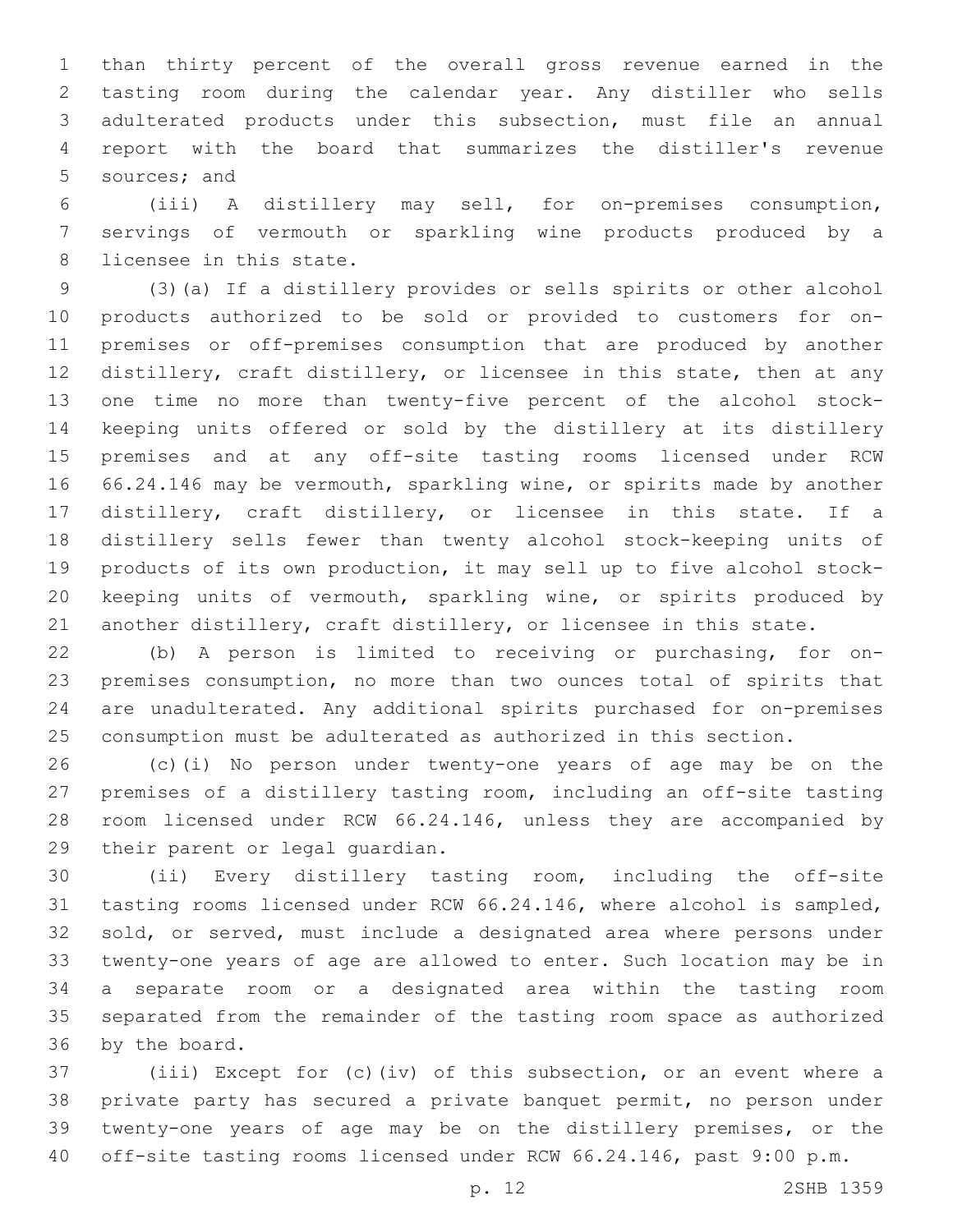(iv) Notwithstanding the limitations of (c)(iii) of this subsection, persons under twenty-one years of age who are children of owners, operators, or managers of a distillery or an off-site tasting room licensed under RCW 66.24.146, may be in any area of a distillery, tasting room, or an off-site tasting room licensed under RCW 66.24.146, provided they must be under the direct supervision of their parent or legal guardian while on the premises.

 (d) Any person serving or selling spirits or other alcohol authorized to be served or sold by a distillery must obtain a class 10 12 alcohol server permit.

(e) A distillery may sell nonalcoholic products at retail.

 **Sec. 8.** RCW 66.24.146 and 2020 c 238 s 3 are each amended to 13 read as follows:

 (1) There is a tasting room license available to distillery and craft distillery licensees. A tasting room license authorizes the operation of an off-site tasting room, in addition to a tasting room attached to the distillery's or craft distillery's production facility, at which the licensee may sample, serve, and sell spirits and alcohol products authorized to be sampled, served, and sold under RCW 66.24.140 and 66.24.145, for on-premises and off-premises consumption, subject to the same limitations as provided in RCW 22 66.24.140 and 66.24.145.

 (2) A distillery or craft distillery licensed production facility is eligible for no more than two off-site tasting room licenses located in this state, which may be indoors, or outdoors or a combination thereof, and which shall be administratively tied to a licensed production facility. A separate license is required for the operation of each off-site tasting room. The fee for each off-site 29 tasting room license is ((two thousand dollars)) \$1,000 per annum. No additional license is required for a distillery or craft distillery to sample, serve, and sell spirits and alcohol to customers in a tasting room on the distillery or craft distillery premises as authorized under this section, RCW 66.24.1472, 66.24.140, 66.24.145, 66.28.040, 66.24.630, and 66.28.310. Off-site tasting rooms may have a section identified and segregated as federally bonded spaces for the storage of bulk or packaged spirits. Product of the licensee's production may be bottled or packaged in the space.